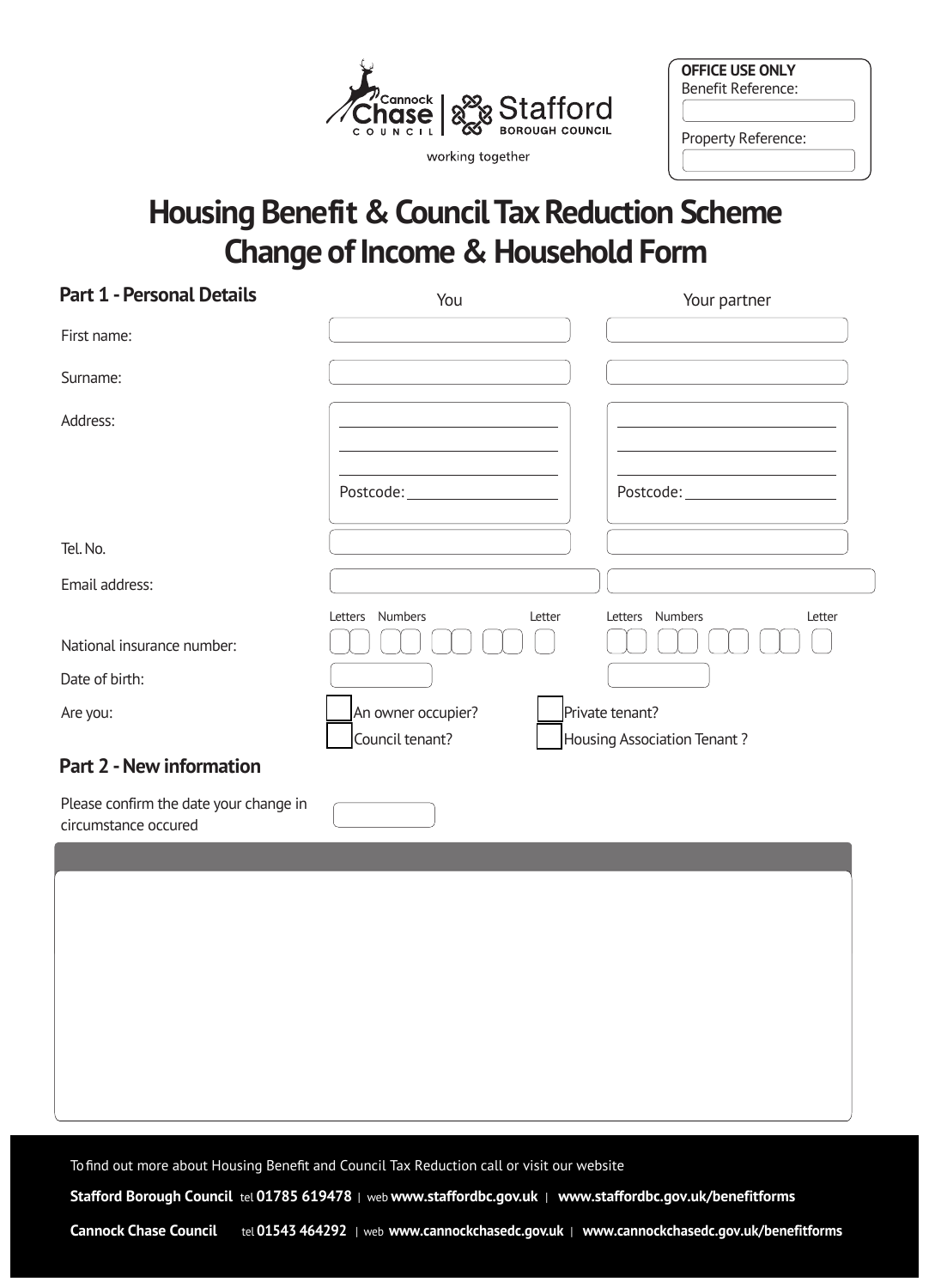### **Part 3 -About children**

We need to know about any children in your household who are:

- under 16
- aged 16 or 17 and registered for work or youth training; or
- aged 16, 17, 18 or 19 and in education doing a course not higher than GCSE A-level, SCE Higher level or GNVQ (advanced).

| Are there any children in your<br>household as described above?                                      | <b>No</b><br>Go to part 4.<br>Yes                                                                         |                                                                                                           |                                                                                                           |                                                                                                           |
|------------------------------------------------------------------------------------------------------|-----------------------------------------------------------------------------------------------------------|-----------------------------------------------------------------------------------------------------------|-----------------------------------------------------------------------------------------------------------|-----------------------------------------------------------------------------------------------------------|
|                                                                                                      |                                                                                                           | If you are sending a separate sheet of paper, tick this box                                               |                                                                                                           |                                                                                                           |
|                                                                                                      | First child                                                                                               | Second child                                                                                              | Third child                                                                                               | Fourth child                                                                                              |
| Last name                                                                                            |                                                                                                           |                                                                                                           |                                                                                                           |                                                                                                           |
| Forename                                                                                             |                                                                                                           |                                                                                                           |                                                                                                           |                                                                                                           |
| Date of birth                                                                                        |                                                                                                           |                                                                                                           |                                                                                                           |                                                                                                           |
| What is the child's sex?                                                                             |                                                                                                           |                                                                                                           |                                                                                                           |                                                                                                           |
| The child's relationship to your partner                                                             |                                                                                                           |                                                                                                           |                                                                                                           |                                                                                                           |
| Usual address, if different from yours                                                               |                                                                                                           |                                                                                                           |                                                                                                           |                                                                                                           |
|                                                                                                      | Postcode:                                                                                                 | Postcode:                                                                                                 | Postcode:                                                                                                 | Postcode:                                                                                                 |
| Child Benefit number                                                                                 |                                                                                                           |                                                                                                           |                                                                                                           |                                                                                                           |
| Who gets the Child Benefit for them?<br>We need to see proof of this                                 |                                                                                                           |                                                                                                           |                                                                                                           |                                                                                                           |
| Do you receive maintenance for any<br>of these children?                                             | No<br>Yes                                                                                                 | No<br>Yes                                                                                                 | No<br>Yes                                                                                                 | No<br>Yes                                                                                                 |
| If so, how much?                                                                                     | £                                                                                                         | £                                                                                                         | £                                                                                                         | £                                                                                                         |
| How often?                                                                                           |                                                                                                           |                                                                                                           |                                                                                                           |                                                                                                           |
| Is the child registered blind?                                                                       | No<br>Yes<br>We need to see                                                                               | No<br>Yes<br>We need to see                                                                               | No <sub>1</sub><br>Yes<br>We need to see                                                                  | No<br>Yes<br>We need to see                                                                               |
|                                                                                                      | proof of this                                                                                             | proof of this                                                                                             | proof of this                                                                                             | proof of this                                                                                             |
| Does the child get Disability Living<br>Allowance or Personal Independent                            | No                                                                                                        | No<br>How much?                                                                                           | No                                                                                                        | No                                                                                                        |
| Payment (PIP)?                                                                                       | How much?<br>Yes<br>£                                                                                     | Yes<br>£                                                                                                  | Yes<br>How much?<br>£                                                                                     | How much?<br>Yes<br>£                                                                                     |
| Care                                                                                                 | £                                                                                                         | £                                                                                                         | £                                                                                                         | £                                                                                                         |
| Mobility                                                                                             | £                                                                                                         | £                                                                                                         | £                                                                                                         | £                                                                                                         |
| Daily Living Rate<br>Do you or your partner pay any                                                  |                                                                                                           |                                                                                                           |                                                                                                           |                                                                                                           |
| childcare costs for this child to a<br>registered childminder, a nursery or an<br>after-school club? | No<br>Yes<br>Please tell us<br>about it below                                                             | No<br>Yes<br>Please tell us<br>about it below                                                             | No<br>Yes<br>Please tell us<br>about it below                                                             | No<br>Yes<br>Please tell us<br>about it below                                                             |
| Tell us the name and registration<br>number of the childcare provider.                               |                                                                                                           |                                                                                                           |                                                                                                           |                                                                                                           |
| How much do you pay each week?                                                                       | £<br>each week<br>Please have your child<br>care provider complete<br>the attached Childcare<br>pro-forma | £<br>each week<br>Please have your child<br>care provider complete<br>the attached Childcare<br>pro-forma | £<br>each week<br>Please have your child<br>care provider complete<br>the attached Childcare<br>pro-forma | £<br>each week<br>Please have your child<br>care provider complete<br>the attached Childcare<br>pro-forma |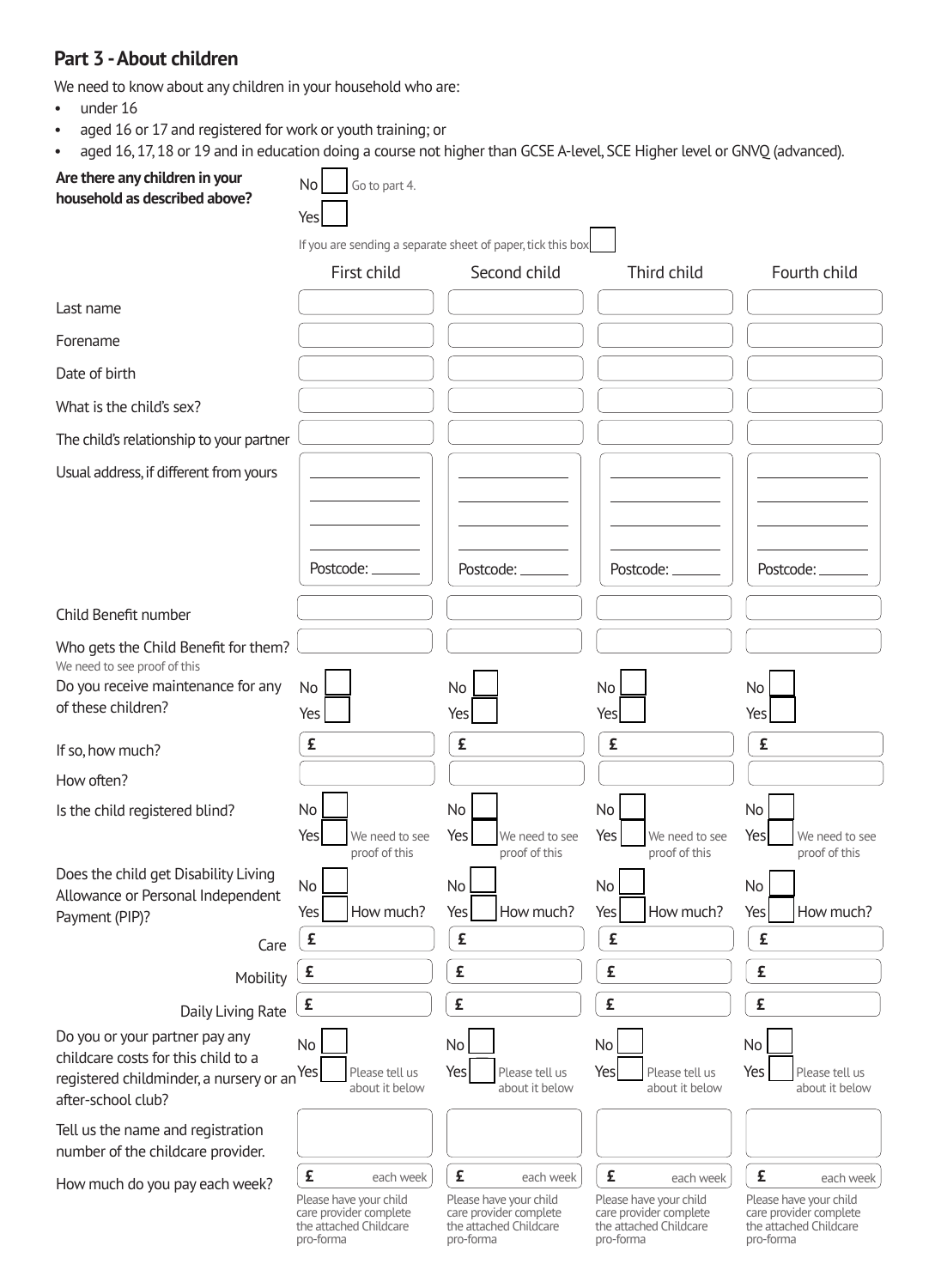# **Part 4 -About other people who live with you**

#### **Now tell us about all the people who usually live with you and your partner.**

Do not tell us about people who just share a hall, bathroom or toilet with you.

| Do Hot tell us about people who just share a nati, bathroom or tonet with you.<br>Do any adults usually live with you and your partner?<br>(People over 16 who nobody gets child benefit for)   |                                                                       | <b>No</b><br>Yes<br>If you are sending a separate sheet of paper, tick this box |                                                                                                                          |
|-------------------------------------------------------------------------------------------------------------------------------------------------------------------------------------------------|-----------------------------------------------------------------------|---------------------------------------------------------------------------------|--------------------------------------------------------------------------------------------------------------------------|
|                                                                                                                                                                                                 | First person                                                          | Second person                                                                   | Third person                                                                                                             |
| Last name                                                                                                                                                                                       |                                                                       |                                                                                 |                                                                                                                          |
| Forename                                                                                                                                                                                        |                                                                       |                                                                                 |                                                                                                                          |
| Date of birth                                                                                                                                                                                   |                                                                       |                                                                                 |                                                                                                                          |
| National Insurance Number                                                                                                                                                                       |                                                                       |                                                                                 |                                                                                                                          |
| Their relationship to you or your partner<br>Some examples are aunt, brother, daughter, father, grandson, grandmother, stepdaughter, joint tenant, owner, subtenant, lodger, boarder or friend. |                                                                       |                                                                                 |                                                                                                                          |
| Do they get Income Support,<br>income-based Jobseeker's<br>Allowance or the quaranteed part<br>of Pension Credit?                                                                               | No<br>Yes                                                             | No<br>Yes                                                                       | <b>No</b><br>Yes                                                                                                         |
| Do they get Disability Living Allowance<br>or Attendance Allowance or Personal<br>Independent Payment (PIP}?                                                                                    | <b>No</b><br>Yes<br>How much?<br>£<br>each week                       | <b>No</b><br>Yes<br>How much?<br>£<br>each week                                 | No<br>Yes<br>How much?<br>£<br>each week                                                                                 |
| Are they registered blind?                                                                                                                                                                      | No<br>Yes                                                             | No<br>Yes                                                                       | No<br>Yes                                                                                                                |
| Are they a full-time student, a<br>student nurse, a care worker,<br>an apprentice or on youth training?                                                                                         | <b>No</b><br>Yes<br>Tell us which                                     | <b>No</b><br>Yes<br>Tell us which                                               | <b>No</b><br>Yes<br>Tell us which                                                                                        |
| Do they pay rent or money for board<br>and lodgings to you or your partner?                                                                                                                     | £<br>each week                                                        | £<br>each week                                                                  | £<br>each week                                                                                                           |
| Does this include money for meals?                                                                                                                                                              | No<br>Yes<br>Which ones?<br>Lunch<br><b>Breakfast</b><br>Evening meal | No<br>Yes<br>Which ones?<br><b>Breakfast</b><br>Lunch<br>Evening meal           | No<br>Yes<br>Which ones?<br><b>Breakfast</b><br>Lunch<br>Evening meal                                                    |
| Does this include money for heating?                                                                                                                                                            | No.<br>Yes                                                            | No<br>Yes                                                                       | No<br>Yes                                                                                                                |
| Are they in legal custody at the<br>moment?                                                                                                                                                     | No<br>Yes                                                             | No<br>Yes                                                                       | No<br>Yes<br>When are they expected to come out? When are they expected to come out? When are they expected to come out? |
| Are they in hospital at the moment?                                                                                                                                                             | No<br>Yes<br>Tell us about it below.                                  | Yes<br>No<br>Tell us about it below.                                            | No<br>Yes<br>Tell us about it below.                                                                                     |
| When did they go in?                                                                                                                                                                            |                                                                       |                                                                                 |                                                                                                                          |
| When are they due to come out<br>(if you know)?                                                                                                                                                 |                                                                       |                                                                                 |                                                                                                                          |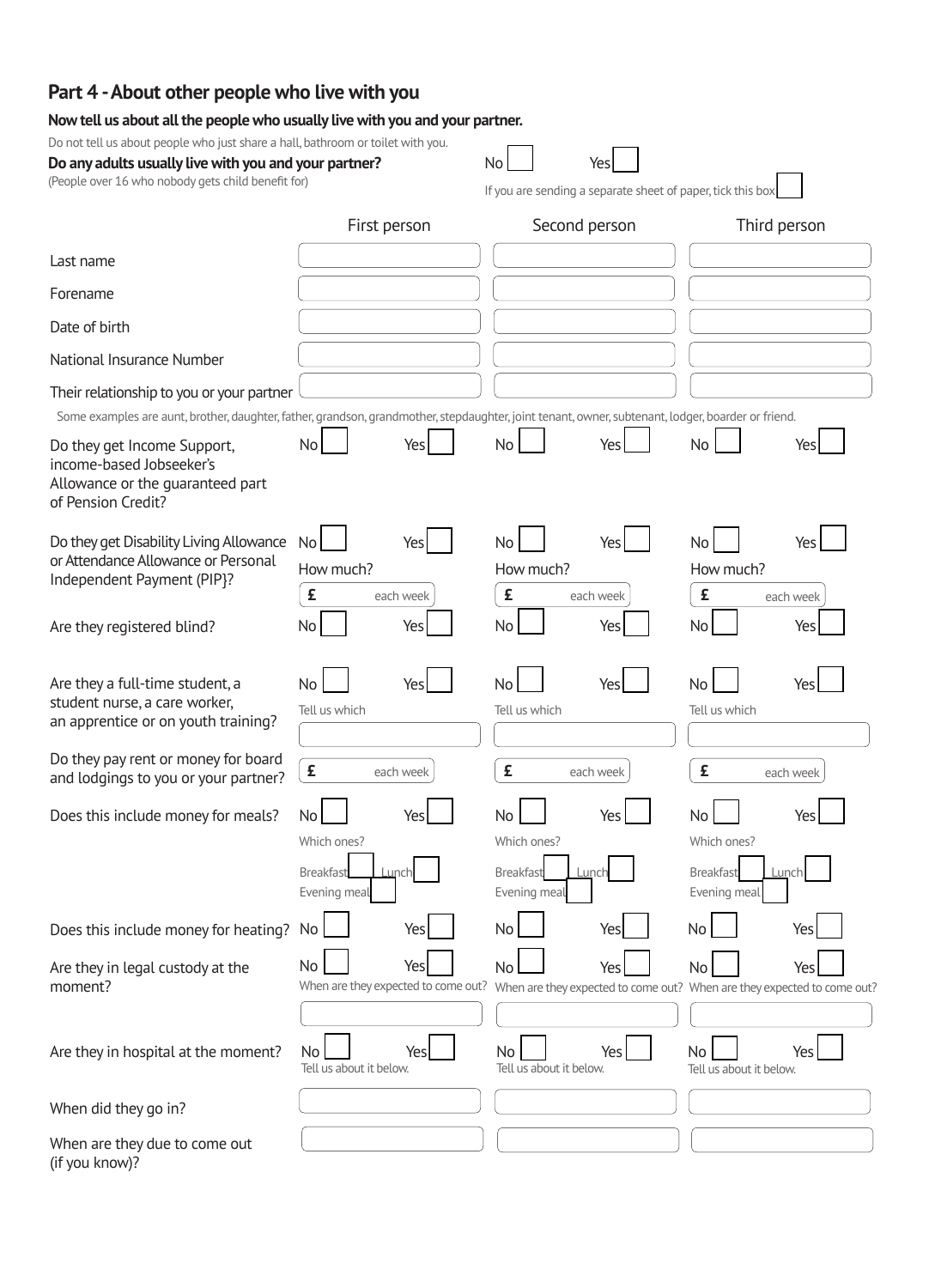# Part 4 - About other people who live with you (continued)

|                                                                                                                             | First person                                                    | Second person                                                 | Third person                                                  |
|-----------------------------------------------------------------------------------------------------------------------------|-----------------------------------------------------------------|---------------------------------------------------------------|---------------------------------------------------------------|
| Do they normally work for 16 hours or<br>more a week?                                                                       | No l<br>Yes<br>Tell us their earnings before any<br>deductions. | No<br>Yes<br>Tell us their earnings before any<br>deductions. | No<br>Yes<br>Tell us their earnings before any<br>deductions. |
|                                                                                                                             | £<br>each week<br>We need to see proof of their<br>earnings.    | £<br>each week<br>We need to see proof of their<br>earnings.  | £<br>each week<br>We need to see proof of their<br>earnings.  |
| Do they have any other income at all?<br>Make sure you tell us about all the<br>other income they have.                     | <b>No</b><br>Yes<br>Tell us about it below.                     | No.<br>Tell us about it below.                                | No.<br>Yes<br>Tell us about it below.                         |
| This includes any benefits or allowances you have not told us about on this form and interest from savings and investments. |                                                                 |                                                               |                                                               |
| <b>First other income</b>                                                                                                   |                                                                 |                                                               |                                                               |
| Where does this income come from?                                                                                           |                                                                 |                                                               |                                                               |
| How much is it before deductions?                                                                                           | £                                                               | £                                                             | £                                                             |
|                                                                                                                             | We need to see proof of this<br>income.                         | We need to see proof of this<br>income.                       | We need to see proof of this<br>income.                       |
| Do you receive this weekly, fortnightly,<br>monthly or calendar monthly?                                                    |                                                                 |                                                               |                                                               |
| Second other income                                                                                                         |                                                                 |                                                               |                                                               |
| Where does this income come from?                                                                                           |                                                                 |                                                               |                                                               |
| How much is it before deductions?                                                                                           | £                                                               | £                                                             | £                                                             |
|                                                                                                                             | We need to see proof of this<br>income.                         | We need to see proof of this<br>income.                       | We need to see proof of this<br>income.                       |
| Do you receive this weekly, fortnightly,<br>monthly or calendar monthly?                                                    |                                                                 |                                                               |                                                               |
| Third other income                                                                                                          |                                                                 |                                                               |                                                               |
| Where does this income come from?                                                                                           |                                                                 |                                                               |                                                               |
| How much is it before deductions?                                                                                           | £                                                               | £                                                             | £                                                             |
|                                                                                                                             | We need to see proof of this<br>income.                         | We need to see proof of this<br>income.                       | We need to see proof of this<br>income.                       |
| Do you receive this weekly, fortnightly,<br>monthly or calendar monthly?                                                    |                                                                 |                                                               |                                                               |
| Are any of the people who normally<br>live with your partners?                                                              | No<br>Yes                                                       | Tell us their names below.                                    |                                                               |
|                                                                                                                             |                                                                 | is the partner of                                             |                                                               |
|                                                                                                                             |                                                                 | is the partner of                                             |                                                               |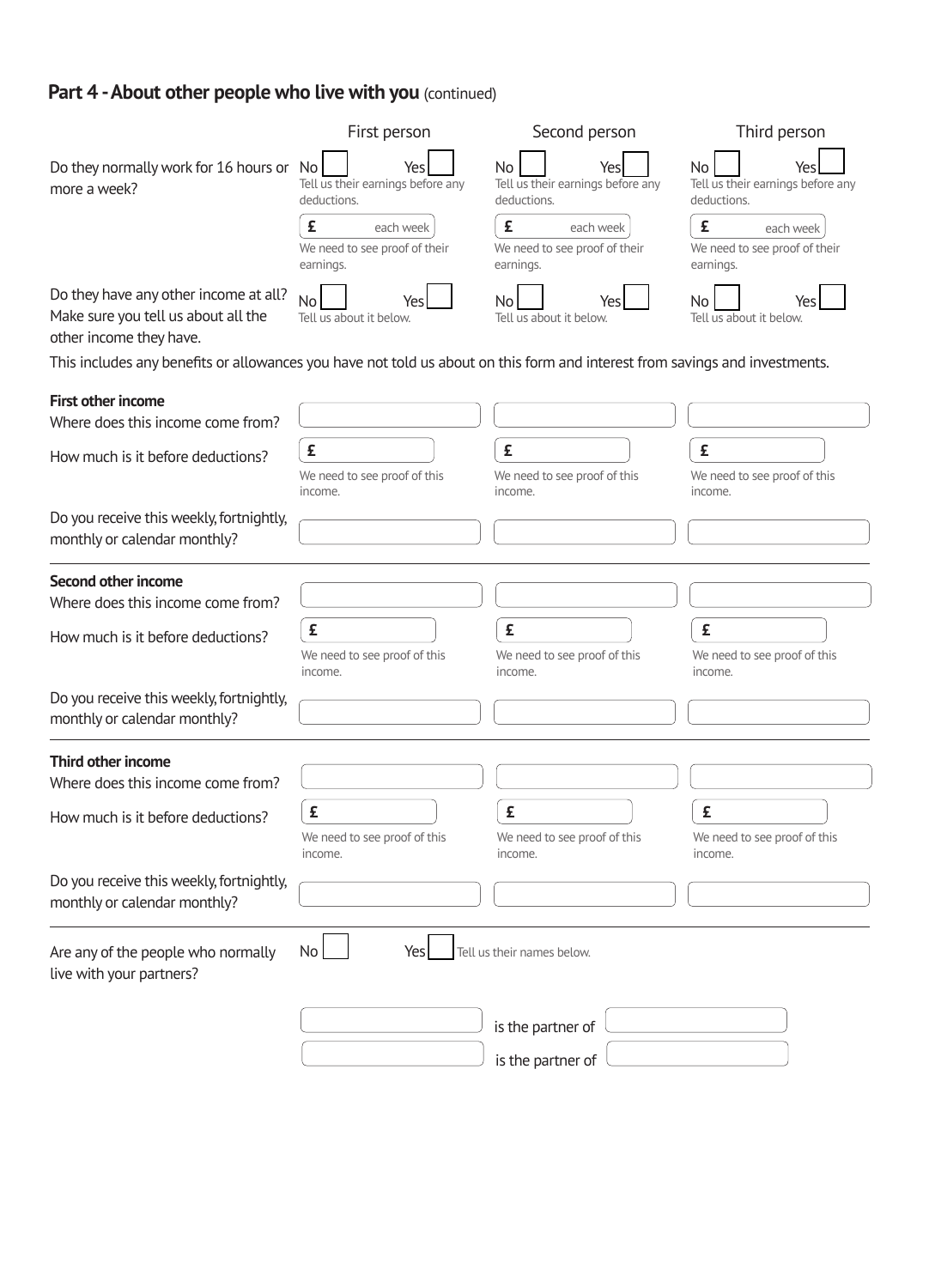### **Part 5 - Earned income**

| Do you or your partner work for an<br>employer?                                                                   | No Go to Part 6<br>Yes                        | Answer the questions on this page. If you have more than one job<br>please give details on a separate piece of paper<br>If you are sending a separate piece of paper, tick this box |
|-------------------------------------------------------------------------------------------------------------------|-----------------------------------------------|-------------------------------------------------------------------------------------------------------------------------------------------------------------------------------------|
|                                                                                                                   | You                                           | Your partner                                                                                                                                                                        |
| What kind of work do you do?                                                                                      |                                               |                                                                                                                                                                                     |
| What is your employer's<br>name and address?                                                                      |                                               |                                                                                                                                                                                     |
|                                                                                                                   | Postcode:                                     | Postcode: New York Postcode:                                                                                                                                                        |
| When did you start this job?                                                                                      |                                               |                                                                                                                                                                                     |
| Are you employed for a limited period?                                                                            | No.<br>Yes When will you finish?              | No.<br>Yes When will you finish?                                                                                                                                                    |
| How often do you get paid?                                                                                        | Every                                         | Every                                                                                                                                                                               |
| How much do you get paid?<br>Please include details of any<br>overtime, bonuses, commission or tips               | £                                             | £                                                                                                                                                                                   |
| When is your next pay rise?                                                                                       |                                               |                                                                                                                                                                                     |
| How many hours a week do you work?                                                                                |                                               |                                                                                                                                                                                     |
| Are you getting Statutory Sick Pay (SSP) or<br>Statutory Maternity Pay (SMP) from your<br>employer at the moment? | N <sub>o</sub><br>Yes How much?<br>£<br>Every | Yes How much?<br> No<br>£<br>Every                                                                                                                                                  |

Please supply your last 5 payslips if you are paid every week,your last 3 payslips if you are paid every 2 weeks or your last 2 payslips if you are paid every month. Hand written payslips are not acceptable. If you do not have any payslips, or it is a new job, your employers can complete the attached Earnings Certificate pro-forma. The payslips provided must show full details of the pay you receive including gross pay and any deductions for tax, National Insurance and pension.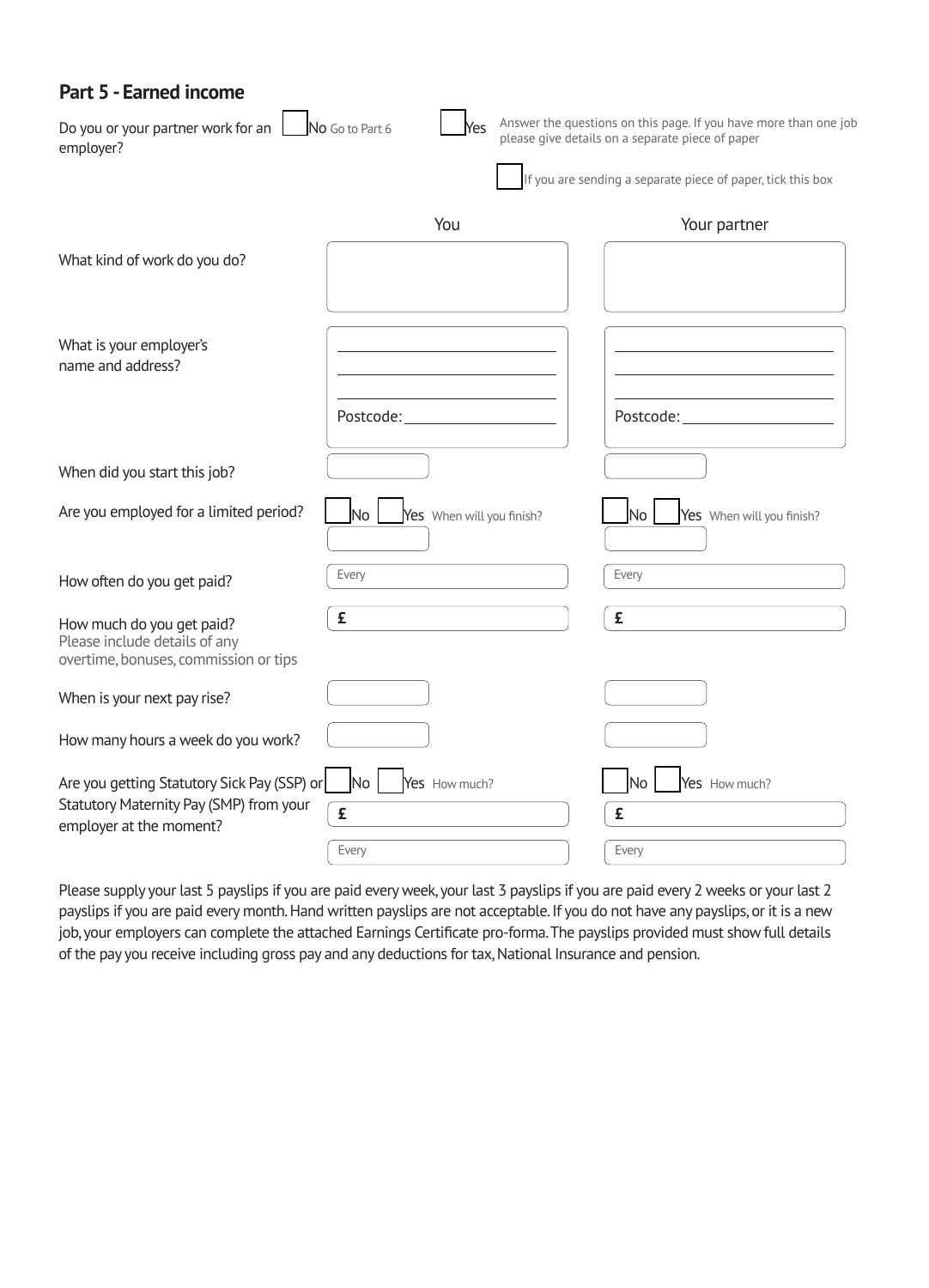# **Part 6 - Self employed income or director of a limited company**

| Part of Seti employed income or director or a united company      |                                                         |                                                                                                                                                                                                                                                                                      |
|-------------------------------------------------------------------|---------------------------------------------------------|--------------------------------------------------------------------------------------------------------------------------------------------------------------------------------------------------------------------------------------------------------------------------------------|
| Are you or your partner a director<br>No<br>of a limited company? |                                                         | Yes If yes you are employed, please go back to section 5.                                                                                                                                                                                                                            |
| Are you or your partner<br>self-employed?                         | No Go to Part 7<br>Yes                                  | Answer the questions on this page. You must send us your trading<br>accounts for the last financial year. If you have only recently set up the<br>business and do not have a full year's accounts, we will need to see<br>some other proof of your income. Please ask us for a form. |
|                                                                   | You                                                     | Your partner                                                                                                                                                                                                                                                                         |
| What kind of work do you do?                                      |                                                         |                                                                                                                                                                                                                                                                                      |
| What is the business address?                                     |                                                         |                                                                                                                                                                                                                                                                                      |
|                                                                   | Postcode: New York Postcode:                            |                                                                                                                                                                                                                                                                                      |
| When did the business start?                                      |                                                         |                                                                                                                                                                                                                                                                                      |
| Are there any other partners in the busi-<br>ness?                | N <sub>o</sub><br>Yes Tell us their name<br>and address | <b>No</b><br>Yes Tell us their name<br>and address                                                                                                                                                                                                                                   |
|                                                                   |                                                         |                                                                                                                                                                                                                                                                                      |
|                                                                   |                                                         |                                                                                                                                                                                                                                                                                      |
| How many hours a week do you work?                                |                                                         |                                                                                                                                                                                                                                                                                      |
| Do you get a Business Start-Up<br>Allowance?                      | Yes How much?<br>No                                     | Yes How much?<br>No<br>£                                                                                                                                                                                                                                                             |
|                                                                   | £<br>Every                                              | Every                                                                                                                                                                                                                                                                                |
| Do you pay into a private                                         | No<br>Yes How much?                                     | No<br>Yes How much?                                                                                                                                                                                                                                                                  |
| pension scheme?                                                   | £                                                       | £                                                                                                                                                                                                                                                                                    |
|                                                                   | Every                                                   | Every                                                                                                                                                                                                                                                                                |

Please send in proof of any pension scheme you pay into.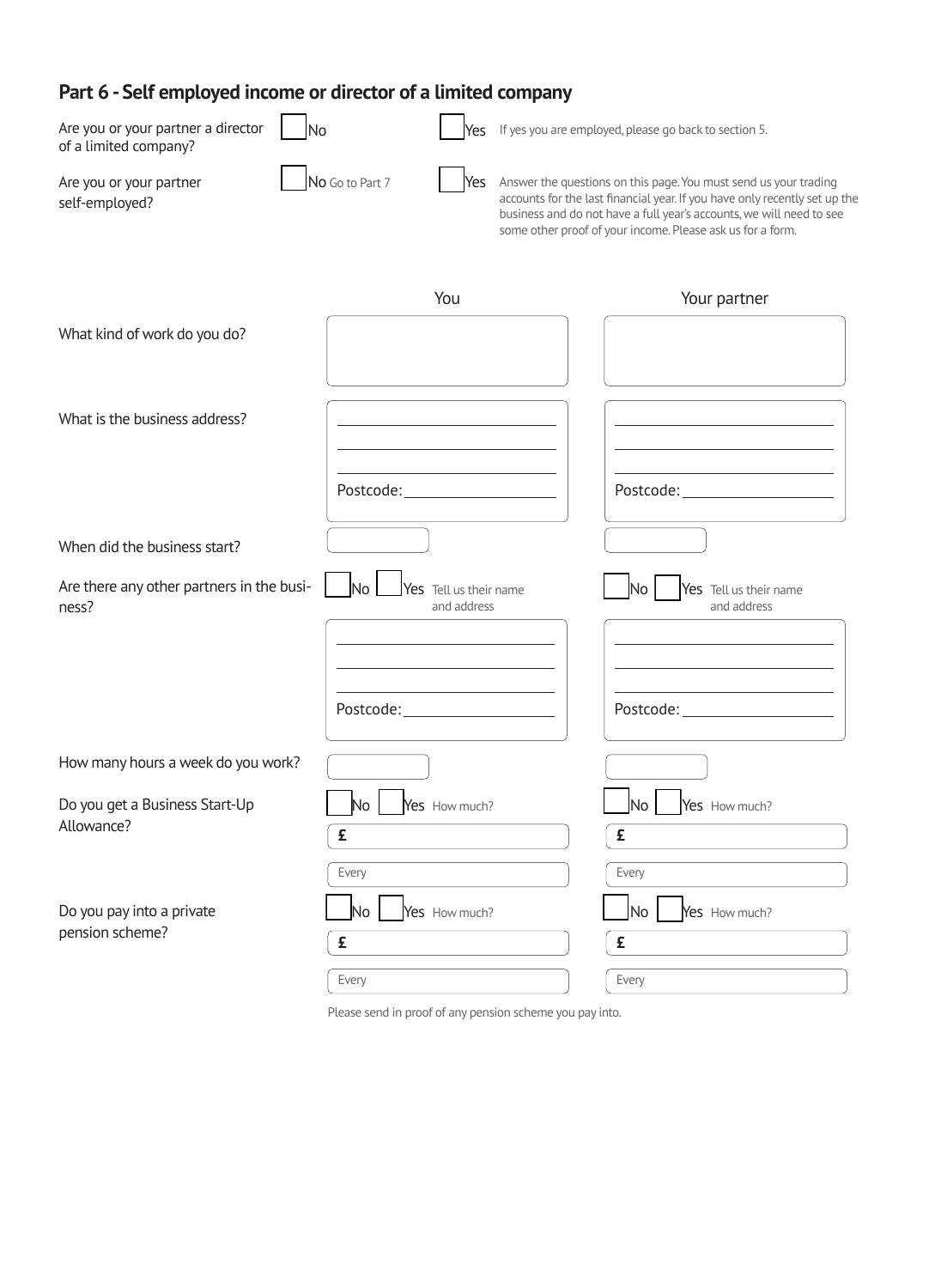# **Part 7 -Capital savings and investments**

# capital, savings or investments?

Do you or your partner have any  $\Box$  No Go to Part 8 Yes Answer the questions on this page.

This includes current accounts with<br>a bank or building society, post office<br>accounts, premium bonds or stocks<br>and shares.

Only original documents are acceptable.

|                                                                     | You                                              | Your partner                      |
|---------------------------------------------------------------------|--------------------------------------------------|-----------------------------------|
| Do you or your partner have any capital,<br>savings or investments? | N <sub>o</sub><br>Yes                            | Yes<br><b>No</b>                  |
| Name of bank(s)                                                     | $\mathbf{1}$<br>$\overline{2}$                   | $\mathbf{1}$<br>$\overline{2}$    |
| Account number(s)                                                   | $\mathbf{1}$<br>$\overline{2}$                   | $\mathbf{1}$<br>$\overline{2}$    |
| How much is in the account(s)?                                      | $1 - E$<br>$2 - 5$                               | $1 - E$<br>$2 - E$                |
| Do you or your partner have<br>any building society accounts?       | N <sub>o</sub><br>Yes                            | No<br>Yes                         |
| Name of bank(s)                                                     | $\mathbf{1}$<br>$\overline{2}$                   | $\mathbf{1}$<br>$\overline{2}$    |
| Account number(s)                                                   | $1\,$<br>$\overline{2}$                          | $\mathbf{1}$<br>$\overline{2}$    |
| How much is in the account(s)?                                      | $1 - E$<br>$2 - 5$                               | $1 - E$<br>$2 - 5$                |
| Do you or your partner have any post<br>office accounts?            | Yes<br>No                                        | lNo<br>Yes                        |
| Type of account(s)                                                  | 1                                                | $\mathbf 1$<br>$\overline{2}$     |
| Account number(s)                                                   | $\overline{2}$<br>$\mathbf{1}$<br>$\overline{2}$ | 1<br>$\overline{2}$               |
| How much is in the account(s)?                                      | $1 - \pmb{\mathsf{E}}$<br>$2 - E$                | $1 - \pmb{\mathsf{E}}$<br>$2 - E$ |
|                                                                     |                                                  |                                   |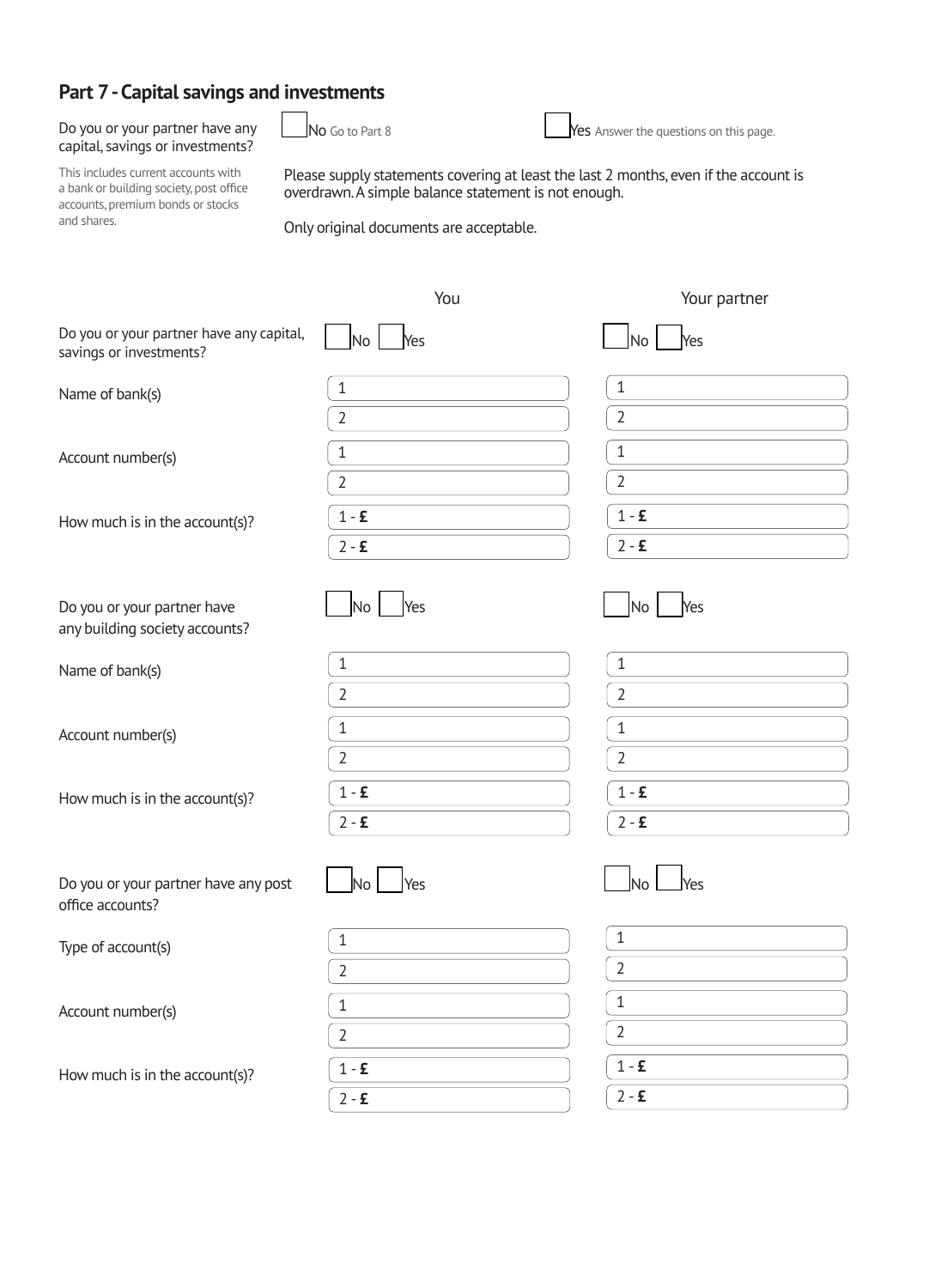#### **Part 7 -Capital savings and investments**

|                                                                                                                                                                       | You                                                        | Your partner                    |
|-----------------------------------------------------------------------------------------------------------------------------------------------------------------------|------------------------------------------------------------|---------------------------------|
| Do you or your partner have any<br>premium bonds?                                                                                                                     | <b>No</b><br>Yes How much?<br>£                            | <b>No</b><br>Yes How much?<br>£ |
| Do you or your partner have any<br>National Savings Certificates?<br>Please supply the relevant certificates.                                                         | No<br>Yes                                                  | Yes<br><b>No</b>                |
| 1 Issue number                                                                                                                                                        |                                                            |                                 |
| 2 Issue number                                                                                                                                                        |                                                            |                                 |
|                                                                                                                                                                       | Please supply the relevant certificates or bond documents. |                                 |
| 1 No of units                                                                                                                                                         |                                                            |                                 |
| 2 No of units                                                                                                                                                         |                                                            |                                 |
| Do you or your partner have any other<br>capital, savings or investments?<br>For example PEP's, TESSA's or ISA's<br>Please provide proof                              | No<br>Yes                                                  | <b>No</b><br>Yes                |
| Do you or your partner own or partly<br>own any land or property in this country<br>or abroad other than the home that you<br>live in?<br>For example a holiday home. | No<br>Yes                                                  | No<br>Yes                       |
|                                                                                                                                                                       | £                                                          | £                               |
| What is the address?<br>We will write to you for further<br>information                                                                                               | Postcode:________________________                          |                                 |
| What value is this land or property?                                                                                                                                  | £                                                          | £                               |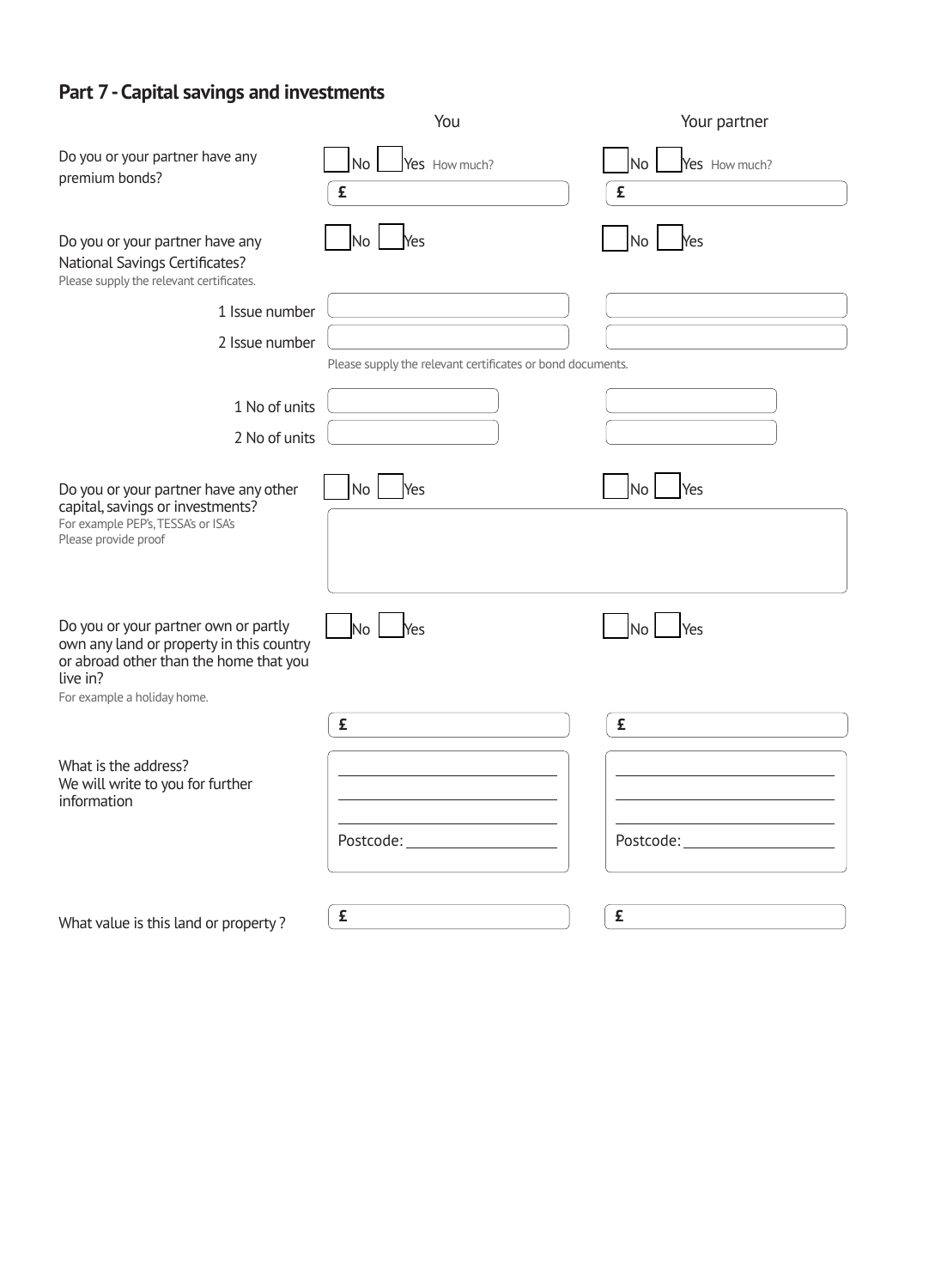# **Part 8 - Incomes and benefits**

| Are you looking after someone but not getting<br>Carer's Allowance or the carer element of<br>Universal Credit because you get another benefit? | N <sub>0</sub>         | Yes                              |
|-------------------------------------------------------------------------------------------------------------------------------------------------|------------------------|----------------------------------|
| Does anyone get Carer's Allowance or the carer<br>element of Universal Credit for looking after you?                                            | l No                   |                                  |
| Do you or your partner receive any benefits,<br>allowances or income?                                                                           | $\Box$ No Go to Part 9 | Yes Please complete this section |

| Who receives | Type of income | Amount | How often<br>i.e. weekly, monthly etc |
|--------------|----------------|--------|---------------------------------------|
|              |                |        |                                       |
|              |                | c      |                                       |
|              |                | c      |                                       |
|              |                |        |                                       |
|              |                |        |                                       |
|              |                |        |                                       |

Please supply evidence of all income you receive.

If you or your partner have claimed benefit but not heard, tell us here.

| Who claimed | Type of benefit |
|-------------|-----------------|
|             |                 |
|             |                 |
|             |                 |
|             |                 |
|             |                 |
|             |                 |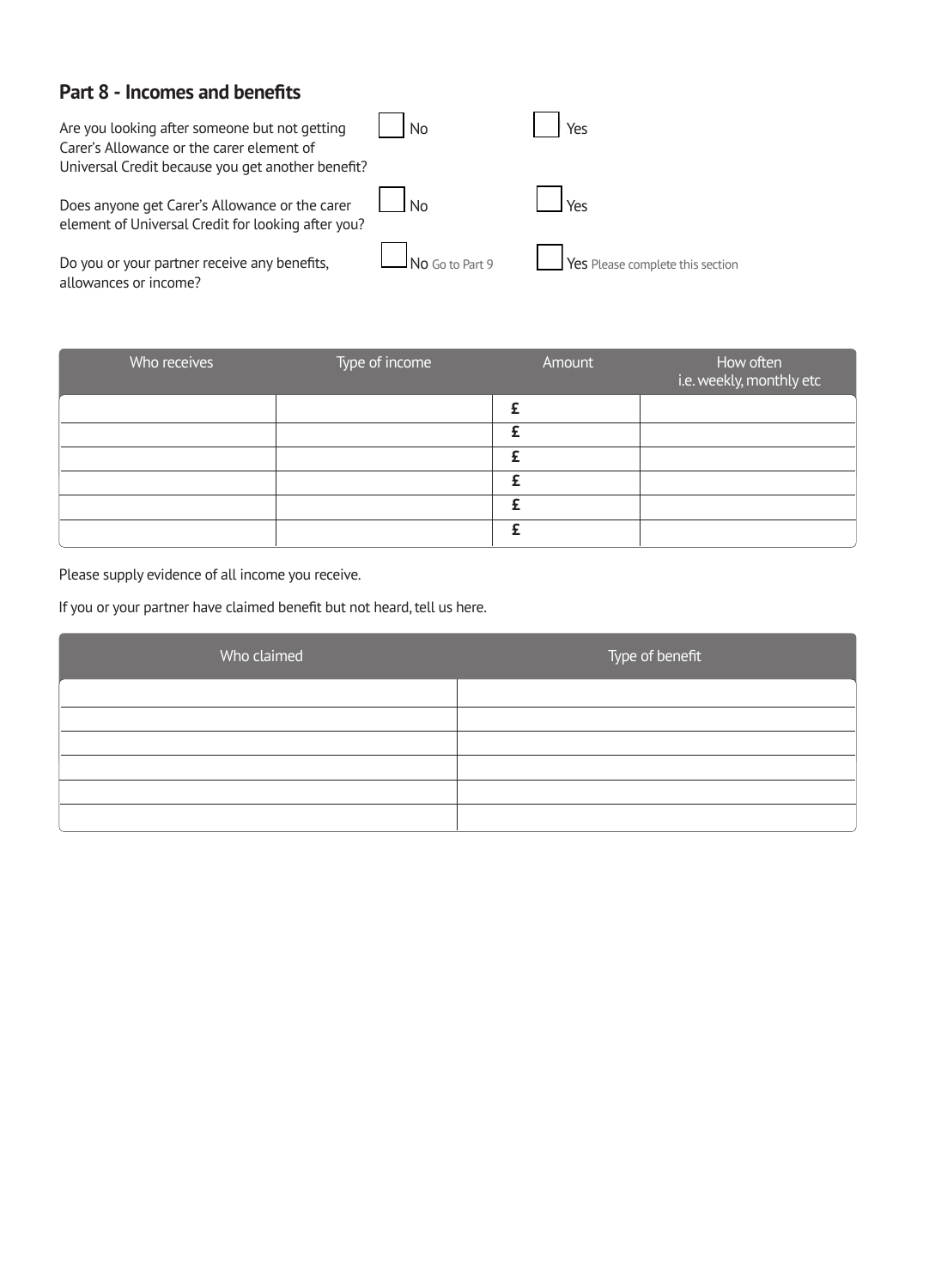## **Part 9 -Declaration**

Please read this declaration carefully before you sign and date it. If both you and your partner are claiming, you must both read the declaration before signing and dating the form. This declaration applies to both the person claiming and their partner.

- This is my claim for Housing Benefit or Local Council Tax Reduction (or both).
- I declare that the information I have given on this form is correct and complete as far as I know.
- I authorise you to check the information I have given with other sections within the council, the Rent Service, other councils or authorities handling public funds, as long as you do so only to prevent and detect fraud and error.
- I understand that you will share the information you hold on your computer to prevent and detect fraud and error by providing information to the Housing Benefit Matching Services and the Audit Commission's National Fraud Initiative.
- I understand that if I give incorrect or incomplete information or documents, or fail to report any changes that might affect my benefit, I may be prosecuted.
- I know I must tell you immediately of any changes that may affect the amount of benefit I receive.
- I know I must tell you, my local council if:
	- I start or stop getting Income Support, Jobseeker's Allowance, Pension Credit or any other benefit;
	- the rent goes up or down (private tenants only):
	- my wages go up or down (for example, the work is casual and the hours vary or if I work overtime);
	- any other money from family or that I have coming in goes up or down, or my or my family's savings change;
	- anyone living with me has a change in their situation, such as starting work;
	- anyone moves in or out, even if it is a temporary move; and
	- the Home Office refuse my application for asylum.
	- I start or stop getting any other income or pension.
- I understand that it is my duty to tell you about any of the changes above and that I cannot rely on any other organisation or person to tell the council on my behalf.
- I know and accept that if I do not report any changes affecting my benefit, or I give incorrect or incomplete information, I must repay any overpayment.
- I accept that you may prosecute any person who gives incorrect, incomplete or misleading information to fraudulently claim benefit.

#### **How we use your personal information**

We will use the information you provide to process your Housing Benefit and/or Council Tax Reduction claim. We will only share your information, when necessary, with agencies involved in the processing of benefits or where the law requires or allows us to.

Cannock Chase District Council is the Data Controller for any claims or information submitted by residents of the Cannock Chase area, for further information, please see **[www.cannockchasedc.gov.uk/PrivacyNotice.](www.cannockchasedc.gov.uk/PrivacyNotice)**

Stafford Borough Council is the Data Controller for any claims or information submitted by residents of the Stafford area, for further information, please see **[www.staffordbc.gov.uk/PrivacyNotice.](www.staffordbc.gov.uk/PrivacyNotice)**

# **Signature of person claiming: Print name: Date:**  Partner's signature: **Date: Print name:** Print name: **Date: Date: Date: Date:**

By law, we maypass your personal information to other local authorities and government departments and agencies to prevent and detect fraud, corruption, money laundering and other crimes.

**Warning -if you give false information or fail to tell us of changes in your circumstances you may receive a financial penalty under Schedule 3, Local Government Finance Act 1992 or be prosecuted under Social SecurityAdministration Act 1992 or the Fraud Act 2006** 

**If this form has been filled in by someone other than the person claiming** - Please tell us why you are filling in this form for the person claiming and confirm the person claiming understood and answered all the questions.-

| Name of the person who filled in this form: |
|---------------------------------------------|
|                                             |

Signature of the person: **Relationship to the person claiming:** Date: Date: